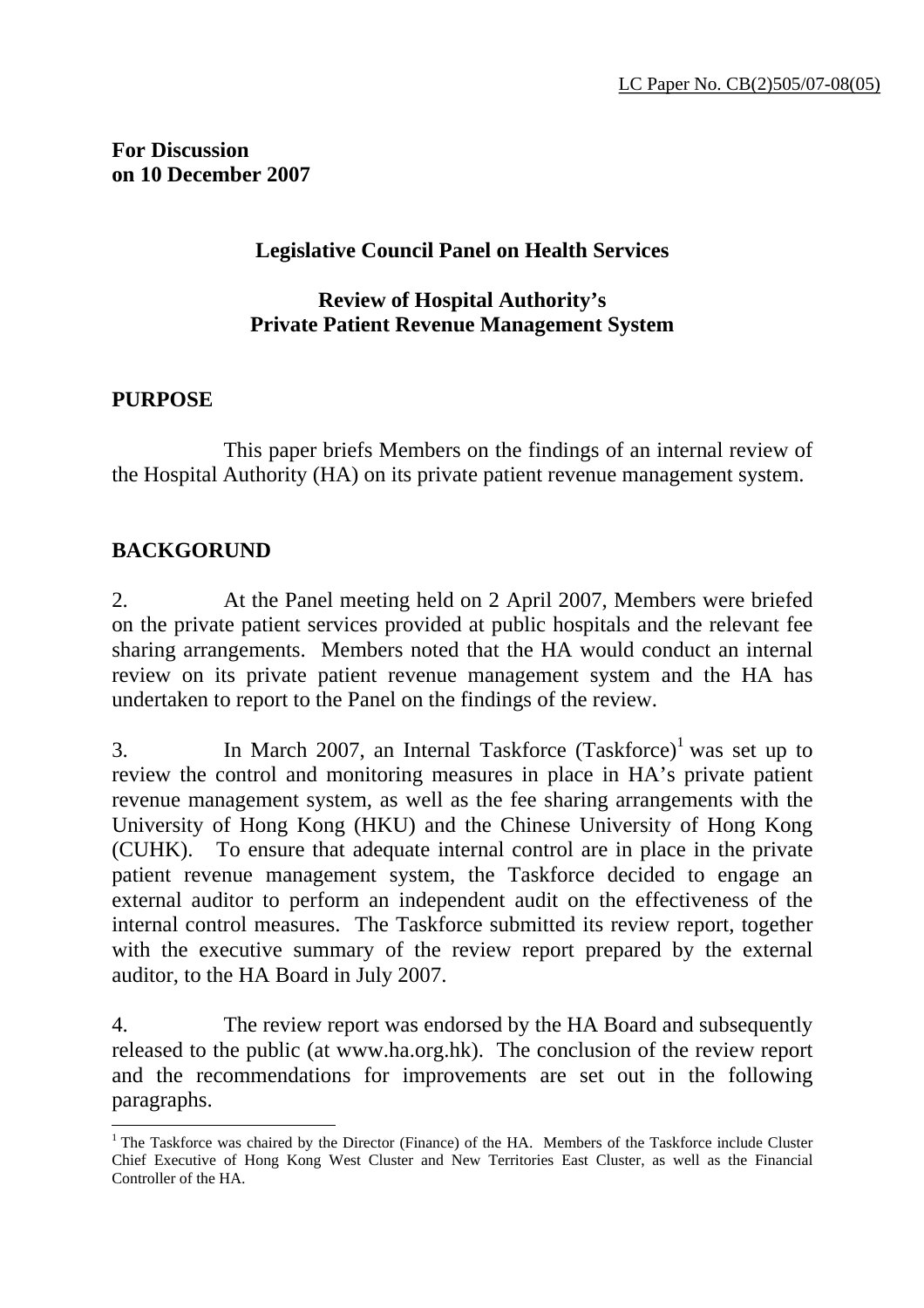#### **FINDINGS OF THE TASKFORCE**

5. The Taskforce has come up with the following major findings after the review -

- (a) while the private patient billing systems were in the past largely manual and as a result contained inherent weakness, improvements have been made in recent years, most notably with the implementation of the Privately Financed Medical Services System (PFMS) in December 2005. The PFMS has automated the manual procedures in calculating private patient charges and enhanced both efficiency and accuracy in the billing of private patient services. The PFMS is also linked to the Patient Billing and Revenue Collection system (PBRC), HA's central billing system, to enable timely issuance of bills by PBRC;
- (b) the existing private patient revenue management system complies with HA's financial regulations and policies. Sufficient controls are in place to reasonably ensure that revenues are recorded properly and possible fraud are prevented effectively;
- (c) the HA will pilot a new patient billing system to replace the PBRC in the  $4<sup>th</sup>$  quarter of 2008. The new billing system could further integrate the different billing and clinical systems of the HA (e.g. systems capturing record of itemized services such as laboratory tests, X-ray examinations, etc) that are not linked to the PBRC at present. The new billing system will therefore be able to enhance the overall management and control of billing and revenue of the HA, including that for the private patient services.

# **FINDINGS OF THE EXTERNAL AUDIT**

6. The external auditor largely agrees with the conclusion of the Taskforce. The auditor indicates that a reasonable number and type of key controls have been embedded within the existing system. For example, the record of itemized services provided to the private patients are verified and checked by different staff (e.g. the attending doctors, nurses, ward clerks and shroff's office, etc) in processing the bills. Sample checking of the private patients' bills against patients' clinical record are also being conducted by hospitals. The external audit has not identified any significant internal control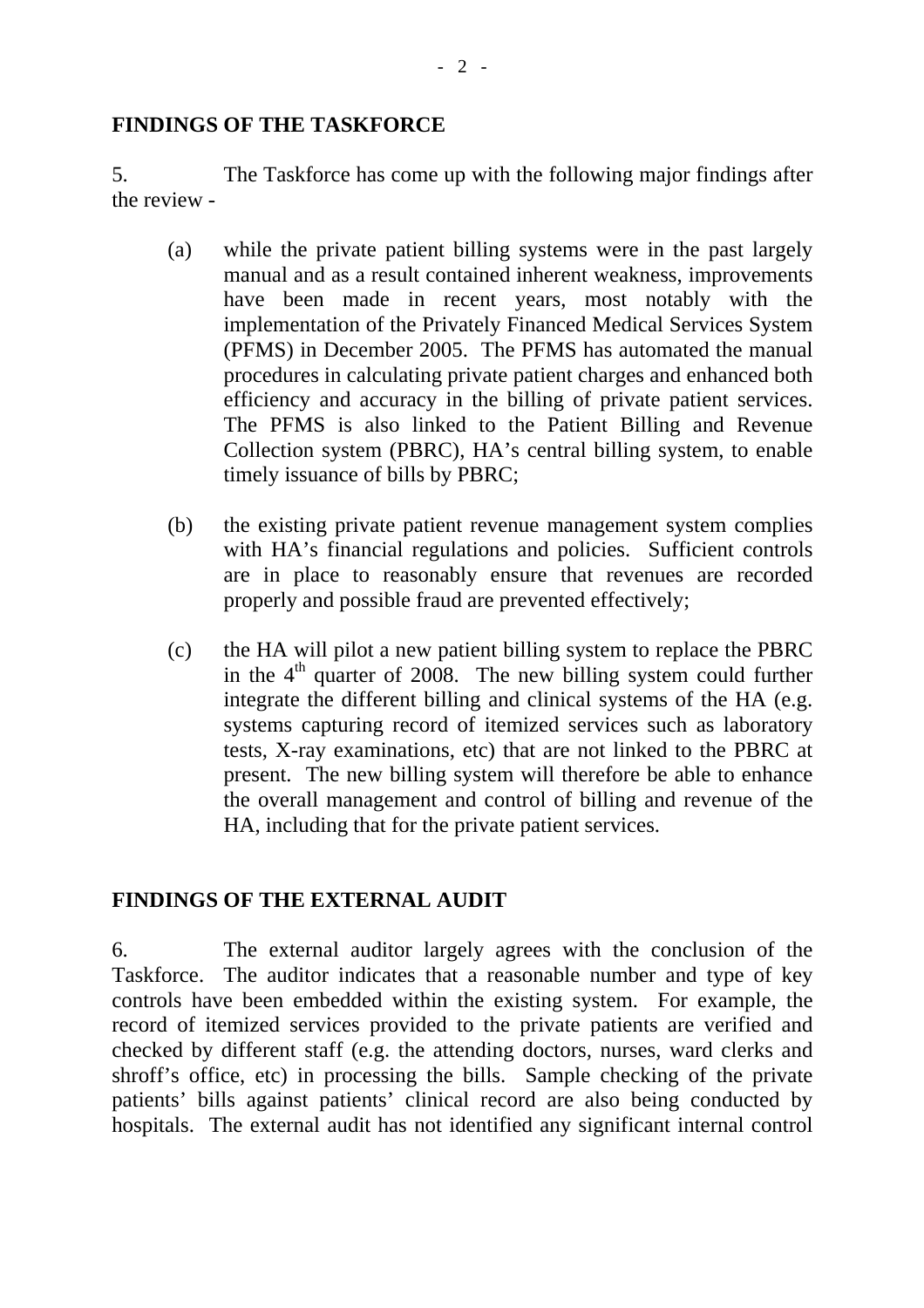weakness in the current system specifically and solely related to the part of revenue of the HA (i.e. excluding the part of revenue payable to the relevant universities).

7. Nevertheless, to further improve the internal controls in the interim before the replacement of the PBRC with a new system that will automate and integrate the billing and medical recording functions, the external auditor has made a number of recommendations. Details of the recommendations and the follow-up actions by the HA are set out below.

| <b>Major recommendations</b><br>made by the external auditor                                                                                                                                                                                                          | <b>Follow-up action</b><br>by the HA                                                                                                                                                                                                                                                                                                               |
|-----------------------------------------------------------------------------------------------------------------------------------------------------------------------------------------------------------------------------------------------------------------------|----------------------------------------------------------------------------------------------------------------------------------------------------------------------------------------------------------------------------------------------------------------------------------------------------------------------------------------------------|
| <b>Fee waiver guidelines:</b> There should be<br>clear documentation of the guidelines<br>setting out the criteria for granting fee<br>waiver by teaching staff of the university.                                                                                    | HA has followed up with HKU on the<br>documentation of guidelines<br>and<br>criteria for the granting of fee waiver.<br>HKU is currently reviewing their<br>guidelines and criteria for granting fee<br>waiver.                                                                                                                                    |
| Information<br>for verification:<br>$\mathbf{A}$<br>summary of the fees waived by the<br>teaching staff (with breakdown by items)<br>should be provided to the relevant<br>universities for regular verification and<br>reconciliation.                               | HA has followed up with the relevant<br>universities and provided data on the<br>amount of fees waived, the number of<br>waivers<br>and<br>the<br>service<br>items<br>involved to the universities for regular<br>checking.                                                                                                                        |
| <b>Sample checking:</b> The HA should<br>conduct sample checking of medical<br>records against the billing records of<br>private patients to ensure that all private<br>services are properly recorded and billed<br>according to the prevailing fees and<br>charges. | Sample checking in relation to private<br>patient bills has been implemented in<br>Mary Hospital, Queen<br>Queen<br>Elizabeth Hospital and Prince of<br>Wales Hospital. Similar measure will<br>be extended to other hospitals where<br>applicable.                                                                                                |
| Timeliness of billing: The clinical<br>should<br>be<br>automatically<br>systems<br>interfaced with the billing system in the<br>long term, so to expedite the overall<br>billing processes for private services.                                                      | A new patient billing system will be<br>developed and one of the key features<br>to be piloted in the $4th$ quarter of 2008<br>is the further integration of different<br>clinical systems with the billing<br>The new system should<br>system.<br>improve the efficiency of preparation<br>of bills and enhance the internal<br>control function. |